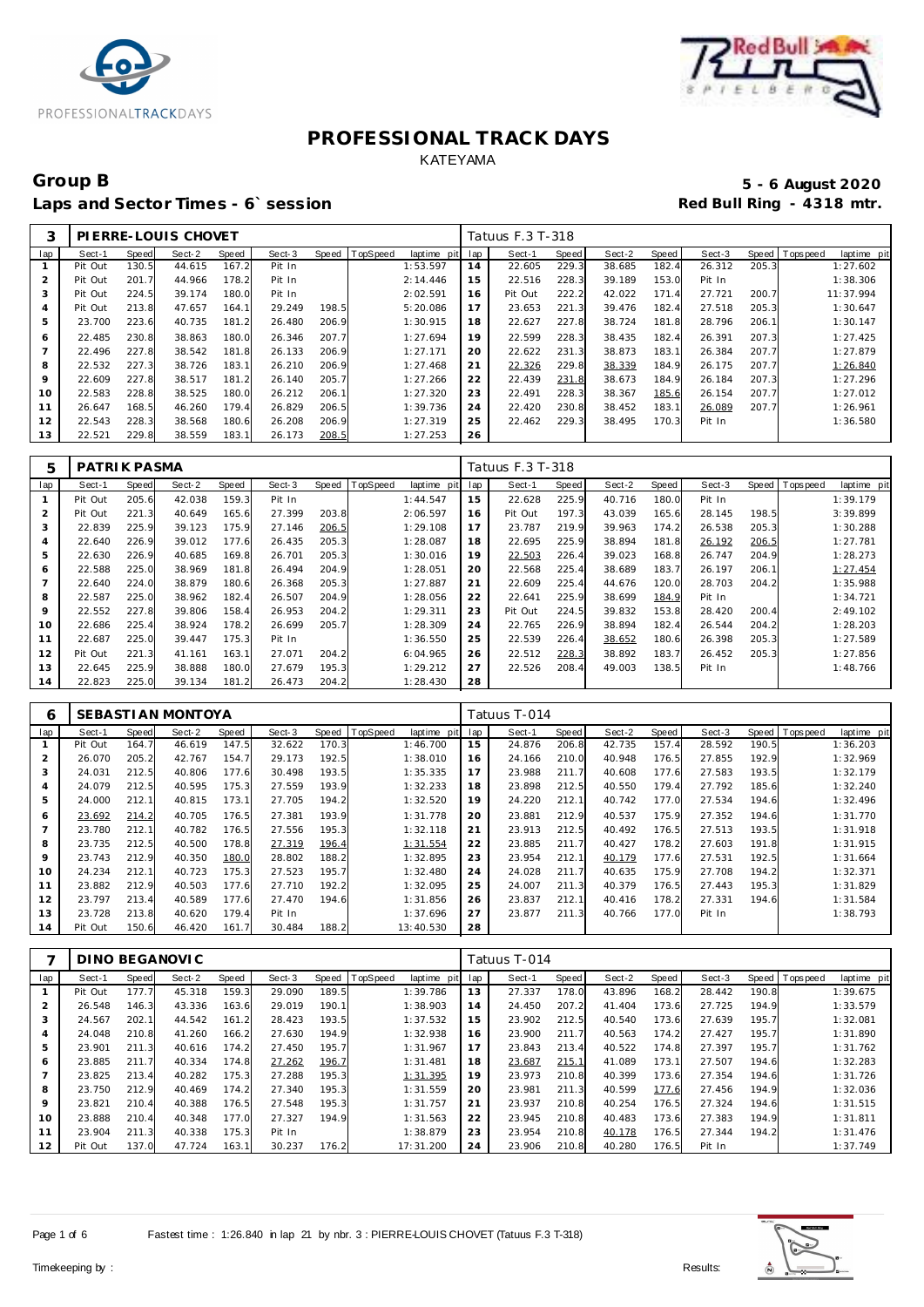



### Group B<br> **5 - 6 August 2020**<br>
Laps and Sector Times - 6`session<br> **5 - 6 August 2020** Laps and Sector Times - 6' session

|                |         |       | DEXTER PATTERSON |       |        |       |          |                 |     | Tatuus T-014 |       |        |       |        |       |                |             |
|----------------|---------|-------|------------------|-------|--------|-------|----------|-----------------|-----|--------------|-------|--------|-------|--------|-------|----------------|-------------|
| lap            | Sect-1  | Speed | Sect-2           | Speed | Sect-3 | Speed | TopSpeed | laptime<br>pitl | lap | Sect-1       | Speed | Sect-2 | Speed | Sect-3 |       | Speed Topspeed | laptime pit |
|                | Pit Out | 178.9 | 43.986           | 161.7 | 29.909 | 187.2 |          | 1:41.104        | 13  | 24.007       | 210.4 | 40.831 | 172.5 | 28.052 | 189.5 |                | 1:32.890    |
| 2              | 25.720  | 196.9 | 42.287           | 157.4 | 28.333 | 193.2 |          | 1:36.340        | 14  | 24.176       | 210.0 | 40.886 | 167.2 | Pit In |       |                | 1:39.819    |
| 3              | 24.036  | 210.8 | 41.261           | 169.3 | 27.959 | 192.9 |          | 1:33.256        | 15  | Pit Out      | 191.7 | 49.735 | 154.7 | 29.625 | 184.3 |                | 5:24.764    |
| $\overline{A}$ | 24.035  | 211.3 | 40.928           | 172.0 | 27.908 | 193.9 |          | 1:32.871        | 16  | 25.457       | 204.8 | 44.890 | 161.2 | 28.536 | 187.8 |                | 1:38.883    |
| 5              | 24.016  | 212.5 | 40.952           | 148.8 | 30.118 | 193.2 |          | 1:35.086        | 17  | 25.546       | 187.3 | 53.167 | 142.9 | 28.386 | 193.2 |                | 1:47.099    |
| 6              | 24.048  | 210.4 | 41.043           | 171.4 | 27.770 | 192.9 |          | 1:32.861        | 18  | 24.126       | 211.7 | 41.077 | 167.7 | 27.943 | 193.9 |                | 1:33.146    |
|                | 24.197  | 209.6 | 40.710           | 173.1 | 27.670 | 193.5 |          | 1:32.577        | 19  | 24.036       | 212.1 | 40.580 | 170.9 | 27.623 | 192.5 |                | 1:32.239    |
| 8              | 24.532  | 161.7 | 49.215           | 167.2 | Pit In |       |          | 1:46.548        | 20  | 24.003       | 211.3 | 40.672 | 173.6 | 27.801 | 192.5 |                | 1:32.476    |
| 9              | Pit Out | 202.9 | 46.369           | 160.7 | 28.330 | 191.2 |          | 13:05.359       | 21  | 24.068       | 210.8 | 40.575 | 175.3 | 34.024 | 181.8 |                | 1:38.667    |
| 10             | 24.224  | 209.2 | 41.158           | 168.8 | 28.048 | 191.8 |          | 1:33.430        | 22  | 25.064       | 210.0 | 45.073 | 163.6 | 28.159 | 192.9 |                | 1:38.296    |
| 11             | 23.961  | 211.3 | 41.040           | 172.5 | 27.830 | 191.8 |          | 1:32.831        | 23  | 24.027       | 211.3 | 40.810 | 172.0 | 27.852 | 192.2 |                | 1:32.689    |
| 12             | 24.077  | 210.4 | 40.887           | 172.5 | 27.839 | 192.9 |          | 1:32.803        | 24  | 24.064       | 211.7 | 41.485 | 110.0 | Pit In |       |                | 1:47.660    |

| 13             | JASI N FERATI |       |        |       |        |       |          |                |     | Tatuus T-014 |       |        |       |        |       |          |             |
|----------------|---------------|-------|--------|-------|--------|-------|----------|----------------|-----|--------------|-------|--------|-------|--------|-------|----------|-------------|
| lap            | Sect-1        | Speed | Sect-2 | Speed | Sect-3 | Speed | TopSpeed | laptime<br>pit | lap | Sect-1       | Speed | Sect-2 | Speed | Sect-3 | Speed | Topspeed | laptime pit |
|                | Pit Out       | 198.4 | 44.890 | 157.4 | 29.077 | 184.3 |          | 1:38.880       | 16  | 23.778       | 210.8 | 40.825 | 168.8 | 27.627 | 193.5 |          | 1:32.230    |
| $\overline{2}$ | 24.622        | 205.2 | 42.344 | 164.1 | 28.256 | 190.5 |          | 1:35.222       | 17  | 23.759       | 210.0 | 40.903 | 167.7 | 27.489 | 194.2 |          | 1:32.151    |
| 3              | 24.118        | 208.8 | 41.697 | 165.1 | 27.965 | 193.2 |          | 1:33.780       | 18  | 23.801       | 210.8 | Pit In |       | Pit In |       |          | 1:46.425    |
| 4              | 24.058        | 210.8 | 41.971 | 161.2 | 28.368 | 191.2 |          | 1:34.397       | 19  | Pit Out      | 201.7 | 47.065 | 151.3 | 29.918 | 186.5 |          | 8:31.855    |
| 5              | 24.162        | 208.8 | 41.561 | 166.7 | 27.774 | 192.9 |          | 1:33.497       | 20  | 24.865       | 208.4 | 42.579 | 161.2 | 28.552 | 192.2 |          | 1:35.996    |
| 6              | 23.838        | 210.0 | 41.173 | 166.2 | 27.714 | 192.9 |          | 1:32.725       | 21  | 24.005       | 212.5 | 41.804 | 165.6 | 27.906 | 193.2 |          | 1:33.715    |
| $\overline{7}$ | 23.967        | 210.0 | 43.190 | 164.6 | 28.879 | 193.9 |          | 1:36.036       | 22  | 23.966       | 210.4 | 40.934 | 168.8 | 27.424 | 192.9 |          | 1:32.324    |
| 8              | 23.878        | 211.3 | 41.027 | 165.1 | 27.715 | 193.2 |          | 1:32.620       | 23  | 23.984       | 210.0 | 40.992 | 167.7 | 27.608 | 192.9 |          | 1:32.584    |
| 9              | 23.846        | 212.5 | 53.004 | 147.5 | Pit In |       |          | 1:53.410       | 24  | 23.815       | 210.4 | 40.749 | 169.3 | 27.458 | 192.9 |          | 1:32.022    |
| 10             | Pit Out       | 202.9 | 44.939 | 156.5 | 28.279 | 191.2 |          | 5:41.731       | 25  | 23.936       | 210.0 | 40.983 | 166.2 | 27.492 | 193.5 |          | 1:32.411    |
| 11             | 24.113        | 210.4 | 41.361 | 164.1 | 28.247 | 192.5 |          | 1:33.721       | 26  | 23.952       | 210.0 | 40.867 | 171.4 | 27.371 | 194.2 |          | 1:32.190    |
| 12             | 25.079        | 208.4 | 44.889 | 161.7 | 27.934 | 192.9 |          | 1:37.902       | 27  | 23.687       | 210.4 | 40.837 | 170.9 | 27.333 | 194.2 |          | 1:31.857    |
| 13             | 23.974        | 209.2 | 41.149 | 165.1 | 27.564 | 193.5 |          | 1:32.687       | 28  | 23.861       | 210.0 | 40.734 | 170.9 | 27.432 | 193.2 |          | 1:32.027    |
| 14             | 23.798        | 210.0 | 41.025 | 167.2 | 27.470 | 190.8 |          | 1:32.293       | 29  | 24.134       | 209.2 | 42.149 | 155.2 | Pit In |       |          | 1:41.030    |
| 15             | 23.917        | 210.0 | 40.920 | 167.7 | 27.570 | 192.9 |          | 1:32.407       | 30  |              |       |        |       |        |       |          |             |

| 14                       | FILIP UGRAN |       |        |       |        |       |          |             |     | Tatuus T-014 |       |        |       |        |       |                |             |
|--------------------------|-------------|-------|--------|-------|--------|-------|----------|-------------|-----|--------------|-------|--------|-------|--------|-------|----------------|-------------|
| lap                      | Sect-1      | Speed | Sect-2 | Speed | Sect-3 | Speed | TopSpeed | laptime pit | lap | Sect-1       | Speed | Sect-2 | Speed | Sect-3 |       | Speed Topspeed | laptime pit |
|                          | Pit Out     | 201.7 | 42.849 | 159.8 | 28.586 | 188.8 |          | 1:35.400    | 14  | 25.730       | 196.9 | 42.791 | 156.5 | 28.810 | 190.5 |                | 1:37.331    |
|                          | 24.670      | 206.0 | 41.613 | 162.2 | 27.915 | 193.9 |          | 1:34.198    | 15  | 24.561       | 198.8 | 41.741 | 166.7 | 28.551 | 184.0 |                | 1:34.853    |
| 3                        | 24.122      | 210.0 | 41.042 | 175.3 | 28.051 | 191.8 |          | 1:33.215    | 16  | 24.577       | 210.8 | 41.041 | 164.6 | 28.143 | 192.9 |                | 1:33.761    |
| $\overline{4}$           | 24.174      | 210.0 | 41.143 | 165.1 | 27.820 | 193.9 |          | 1:33.137    | 17  | 24.019       | 212.1 | 41.044 | 170.3 | 27.569 | 194.6 |                | 1:32.632    |
| 5                        | 24.056      | 211.3 | 40.878 | 167.2 | 27.700 | 195.7 |          | 1:32.634    | 18  | 23.901       | 210.4 | 40.707 | 174.2 | 27.369 | 194.9 |                | 1:31.977    |
| 6                        | 23.711      | 215.9 | 40.908 | 167.7 | 27.699 | 194.9 |          | 1:32.318    | 19  | 23.813       | 209.6 | 40.728 | 172.5 | 27.809 | 194.2 |                | 1:32.350    |
| $\overline{\phantom{a}}$ | 23.908      | 211.7 | 40.918 | 173.6 | 28.765 | 194.2 |          | 1:33.591    | 20  | 23.958       | 210.0 | 49.637 | 164.1 | 28.796 | 194.6 |                | 1:42.391    |
| 8                        | 24.121      | 209.2 | 41.014 | 173.1 | 27.695 | 193.9 |          | 1:32.830    | 21  | 23.825       | 213.4 | 41.171 | 172.5 | 27.643 | 195.3 |                | 1:32.639    |
| 9                        | 23.990      | 209.6 | 42.470 | 166.2 | 30.528 | 194.9 |          | 1:36.988    | 22  | 23.754       | 211.3 | 40.757 | 168.8 | 27.654 | 194.6 |                | 1:32.165    |
| 10                       | 24.035      | 210.8 | 40.893 | 170.3 | 27.650 | 195.7 |          | 1:32.578    | 23  | 23.818       | 212.5 | 41.055 | 166.2 | 27.697 | 194.6 |                | 1:32.570    |
| 11                       | 23.941      | 210.8 | 40.730 | 171.4 | 27.527 | 196.0 |          | 1:32.198    | 24  | 23.912       | 210.8 | 40.740 | 171.4 | 27.494 | 195.3 |                | 1:32.146    |
| 12                       | 23.849      | 212.1 | 40.945 | 167.7 | Pit In |       |          | 1:38.129    | 25  | 23.970       | 210.0 | 40.939 | 172.0 | Pit In |       |                | 1:39.497    |
| 13                       | Pit Out     | 171.8 | 47.796 | 148.4 | 30.276 | 185.2 |          | 12:42.475   | 26  |              |       |        |       |        |       |                |             |

| 15             | PIOTR WISNICKI |       |        |       |        |       |          |             |     | Tatuus T-014 |       |        |       |        |       |                |             |
|----------------|----------------|-------|--------|-------|--------|-------|----------|-------------|-----|--------------|-------|--------|-------|--------|-------|----------------|-------------|
| lap            | Sect-1         | Speed | Sect-2 | Speed | Sect-3 | Speed | TopSpeed | laptime pit | lap | Sect-1       | Speed | Sect-2 | Speed | Sect-3 |       | Speed Topspeed | laptime pit |
|                | Pit Out        | 200.2 | 45.844 | 153.8 | Pit In |       |          | 1:48.379    | 15  | 27.604       | 207.2 | 42.044 | 164.6 | 28.048 | 192.5 |                | 1:37.696    |
| $\overline{a}$ | Pit Out        | 193.8 | 42.770 | 164.6 | 28.398 | 191.8 |          | 2:09.305    | 16  | 24.219       | 209.2 | 40.983 | 174.2 | 28.159 | 193.9 |                | 1:33.361    |
| 3              | 24.519         | 208.8 | 41.485 | 172.0 | 28.080 | 192.9 |          | 1:34.084    | 17  | 24.064       | 210.4 | 41.094 | 172.0 | 27.664 | 193.2 |                | 1:32.822    |
| 4              | 24.117         | 208.8 | 41.106 | 173.1 | 27.871 | 194.6 |          | 1:33.094    | 18  | 24.190       | 210.0 | 41.056 | 173.1 | Pit In |       |                | 1:40.602    |
| 5              | 24.226         | 210.0 | 41.162 | 169.8 | 27.737 | 192.5 |          | 1:33.125    | 19  | Pit Out      | 202.9 | 45.950 | 154.7 | 29.350 | 180.9 |                | 6:49.378    |
| 6              | 27.899         | 206.4 | 41.491 | 164.6 | 27.764 | 193.5 |          | 1:37.154    | 20  | 26.260       | 193.4 | 43.144 | 163.6 | 29.059 | 193.2 |                | 1:38.463    |
|                | 24.122         | 209.2 | 40.987 | 169.8 | 28.020 | 193.2 |          | 1:33.129    | 21  | 24.044       | 212.5 | 41.600 | 168.2 | 27.654 | 193.2 |                | 1:33.298    |
| 8              | 24.115         | 209.2 | 40.919 | 166.2 | 27.839 | 192.5 |          | 1:32.873    | 22  | 23.979       | 210.0 | 40.987 | 168.2 | 27.736 | 193.9 |                | 1:32.702    |
| 9              | 24.073         | 208.4 | 41.089 | 165.6 | Pit In |       |          | 1:41.762    | 23  | 24.115       | 209.2 | 41.585 | 171.4 | 28.223 | 191.8 |                | 1:33.923    |
| 10             | Pit Out        | 202.1 | 43.558 | 172.5 | 28.224 | 193.5 |          | 8:14.874    | 24  | 24.296       | 208.8 | 41.146 | 174.2 | 27.902 | 193.9 |                | 1:33.344    |
| 11             | 24.548         | 207.6 | 41.058 | 169.8 | 27.978 | 192.9 |          | 1:33.584    | 25  | 24.196       | 207.6 | 41.272 | 171.4 | 27.790 | 193.9 |                | 1:33.258    |
| 12             | 24.200         | 208.8 | 41.099 | 173.1 | 27.586 | 194.9 |          | 1:32.885    | 26  | 23.968       | 209.2 | 40.969 | 172.5 | 27.727 | 194.2 |                | 1:32.664    |
| 13             | 24.202         | 209.2 | 41.021 | 168.8 | 27.751 | 194.2 |          | 1:32.974    | 27  | 23.921       | 209.6 | 41.041 | 170.9 | 27.448 | 194.2 |                | 1:32.410    |
| 14             | 24.005         | 210.4 | 41.312 | 172.0 | 27.668 | 193.2 |          | 1:32.985    | 28  | 25.542       | 195.9 | 42.250 | 162.2 | Pit In |       |                | 1:45.722    |

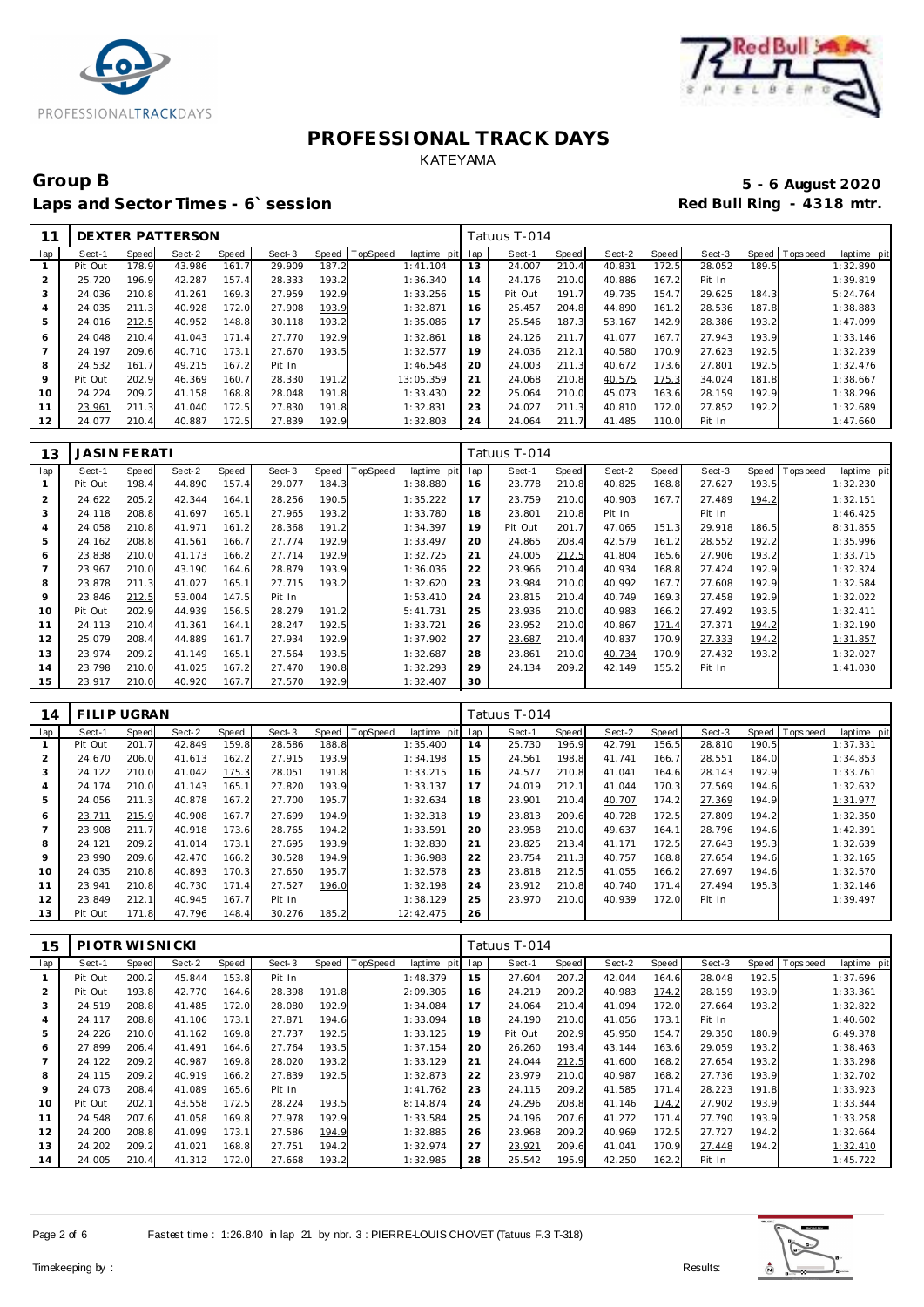



### Group B<br> **Example 2020**<br>
Laps and Sector Times - 6`session<br> **Example 2020**<br>
Red Bull Ring - 4318 mtr. Laps and Sector Times - 6`session

| 16             | <b>SAMIRBEN</b> |       |        |       |        |       |                 |             |     | Tatuus T-014 |       |        |       |        |       |                |             |
|----------------|-----------------|-------|--------|-------|--------|-------|-----------------|-------------|-----|--------------|-------|--------|-------|--------|-------|----------------|-------------|
| lap            | Sect-1          | Speed | Sect-2 | Speed | Sect-3 | Speed | <b>TopSpeed</b> | laptime pit | lap | Sect-1       | Speed | Sect-2 | Speed | Sect-3 |       | Speed Topspeed | laptime pit |
|                | Pit Out         | 176.9 | 46.135 | 146.7 | 29.757 | 185.2 |                 | 1:41.153    | 16  | 25.699       | 196.2 | 43.327 | 152.5 | 29.433 | 190.5 |                | 1:38.459    |
| 2              | 25.575          | 197.3 | 43.452 | 153.4 | 30.772 | 186.9 |                 | 1:39.799    | 17  | 24.436       | 206.8 | 41.846 | 150.8 | 28.652 | 191.8 |                | 1:34.934    |
| 3              | 24.713          | 206.4 | 41.990 | 162.7 | 28.276 | 191.5 |                 | 1:34.979    | 18  | 24.293       | 205.6 | 41.728 | 156.5 | 28.271 | 191.5 |                | 1:34.292    |
| 4              | 24.293          | 205.6 | 41.893 | 160.7 | 28.209 | 191.8 |                 | 1:34.395    | 19  | 24.440       | 208.4 | 41.520 | 157.9 | 28.084 | 192.9 |                | 1:34.044    |
| 5              | 24.216          | 207.2 | 41.346 | 159.3 | 27.948 | 193.2 |                 | 1:33.510    | 20  | 24.789       | 207.6 | 41.127 | 157.9 | 28.227 | 192.5 |                | 1:34.143    |
| 6              | 24.175          | 205.2 | 41.887 | 162.7 | 28.148 | 191.2 |                 | 1:34.210    | 21  | 24.345       | 210.0 | 41.542 | 160.2 | 27.923 | 192.5 |                | 1:33.810    |
| $\overline{7}$ | 24.226          | 206.4 | 41.721 | 158.8 | 28.832 | 192.9 |                 | 1:34.779    | 22  | 24.107       | 210.0 | 41.336 | 158.8 | 27.838 | 191.5 |                | 1:33.281    |
| 8              | 24.267          | 206.0 | 41.251 | 165.1 | 28.194 | 191.8 |                 | 1:33.712    | 23  | 24.293       | 209.2 | 41.291 | 156.1 | 28.074 | 191.8 |                | 1:33.658    |
| 9              | 24.057          | 208.4 | 41.350 | 162.7 | 28.134 | 194.2 |                 | 1:33.541    | 24  | 24.135       | 208.4 | 41.202 | 160.7 | 28.137 | 192.9 |                | 1:33.474    |
| 10             | 23.983          | 208.4 | 41.335 | 162.7 | 28.104 | 191.2 |                 | 1:33.422    | 25  | 24.084       | 208.8 | 41.098 | 159.3 | 27.993 | 192.9 |                | 1:33.175    |
| 11             | 24.429          | 204.8 | 41.334 | 159.8 | 28.033 | 191.2 |                 | 1:33.796    | 26  | 24.029       | 208.0 | 41.338 | 159.8 | 27.999 | 193.2 |                | 1:33.366    |
| 12             | 24.266          | 209.6 | 41.398 | 159.3 | 27.939 | 192.9 |                 | 1:33.603    | 27  | 24.053       | 209.2 | 41.539 | 158.8 | 28.243 | 191.2 |                | 1:33.835    |
| 13             | 24.278          | 206.8 | 41.247 | 160.7 | 28.040 | 192.9 |                 | 1:33.565    | 28  | 24.434       | 208.4 | 41.323 | 155.6 | 28.080 | 193.2 |                | 1:33.837    |
| 14             | 24.012          | 207.6 | 41.562 | 157.0 | Pit In |       |                 | 1:40.105    | 29  | 24.119       | 206.0 | 41.276 | 156.5 | Pit In |       |                | 1:40.278    |
| 15             | Pit Out         | 201.0 | 43.988 | 150.0 | 30.112 | 186.5 |                 | 12:29.879   | 30  |              |       |        |       |        |       |                |             |

| 19             |         |              | SEBASTI AN OEGAARD |       |        |       |          |             |     | Tatuus T-014 |       |        |       |        |       |          |             |
|----------------|---------|--------------|--------------------|-------|--------|-------|----------|-------------|-----|--------------|-------|--------|-------|--------|-------|----------|-------------|
| lap            | Sect-1  | <b>Speed</b> | Sect-2             | Speed | Sect-3 | Speed | TopSpeed | laptime pit | lap | Sect-1       | Speed | Sect-2 | Speed | Sect-3 | Speed | Topspeed | laptime pit |
|                | Pit Out | 188.0        | 43.949             | 163.1 | 28.986 | 190.5 |          | 1:39.170    | 16  | Pit Out      | 183.2 | 43.672 | 162.2 | 28.420 | 192.5 |          | 13:21.163   |
| $\overline{2}$ | 25.083  | 201.0        | 42.875             | 169.3 | 27.854 | 192.2 |          | 1:35.812    | 17  | 24.248       | 209.6 | 41.684 | 162.7 | 29.190 | 193.5 |          | 1:35.122    |
| 3              | 24.208  | 208.8        | 41.268             | 175.9 | 27.828 | 193.2 |          | 1:33.304    | 18  | 24.208       | 211.3 | 40.734 | 170.3 | 27.625 | 194.9 |          | 1:32.567    |
| $\overline{4}$ | 24.123  | 208.8        | 41.082             | 175.3 | 27.745 | 193.2 |          | 1:32.950    | 19  | 23.901       | 212.1 | 40.644 | 168.2 | 27.823 | 194.2 |          | 1:32.368    |
| 5              | 24.102  | 209.6        | 41.043             | 175.3 | 27.717 | 192.5 |          | 1:32.862    | 20  | 23.903       | 211.7 | 40.866 | 175.3 | 38.911 | 151.5 |          | 1:43.680    |
| 6              | 24.180  | 209.6        | 40.897             | 173.1 | 27.612 | 193.5 |          | 1:32.689    | 21  | 28.006       | 199.9 | 42.195 | 169.8 | 27.739 | 194.2 |          | 1:37.940    |
|                | 24.193  | 208.8        | 44.580             | 130.4 | 28.977 | 192.9 |          | 1:37.750    | 22  | 23.988       | 210.0 | 40.836 | 173.6 | 27.638 | 193.5 |          | 1:32.462    |
| 8              | 24.141  | 210.0        | 43.232             | 169.8 | 27.761 | 193.9 |          | 1:35.134    | 23  | 23.947       | 211.7 | 41.023 | 173.6 | 27.455 | 194.2 |          | 1:32.425    |
| 9              | 24.090  | 209.2        | 40.891             | 175.3 | 27.624 | 194.9 |          | 1:32.605    | 24  | 23.921       | 211.3 | 41.962 | 170.9 | 27.703 | 194.6 |          | 1:33.586    |
| 10             | 24.106  | 208.8        | 43.001             | 167.7 | 28.042 | 192.9 |          | 1:35.149    | 25  | 23.849       | 210.4 | 40.808 | 173.6 | 27.611 | 193.9 |          | 1:32.268    |
| 11             | 23.901  | 212.1        | 40.796             | 172.5 | 27.688 | 194.9 |          | 1:32.385    | 26  | 23.890       | 210.8 | 40.862 | 176.5 | 27.503 | 194.6 |          | 1:32.255    |
| 12             | 23.895  | 211.7        | 40.879             | 170.9 | 30.015 | 192.2 |          | 1:34.789    | 27  | 23.867       | 210.8 | 40.846 | 174.2 | 27.533 | 194.6 |          | 1:32.246    |
| 13             | 23.988  | 212.1        | 40.798             | 173.6 | 27.637 | 194.6 |          | 1:32.423    | 28  | 23.929       | 210.8 | 40.943 | 174.2 | 27.480 | 194.9 |          | 1:32.352    |
| 14             | 24.052  | 209.6        | 40.889             | 174.2 | 27.574 | 193.2 |          | 1:32.515    | 29  | 24.041       | 210.4 | 42.023 | 168.8 | Pit In |       |          | 1:42.810    |
| 15             | 24.024  | 210.0        | 41.068             | 173.6 | Pit In |       |          | 1:40.586    | 30  |              |       |        |       |        |       |          |             |

| 22  |         |       | <b>GEORGIOS MARKOGIANNIS</b> |       |        |       |          |             |     | Tatuus T-014 |       |        |       |        |       |          |             |
|-----|---------|-------|------------------------------|-------|--------|-------|----------|-------------|-----|--------------|-------|--------|-------|--------|-------|----------|-------------|
| lap | Sect-1  | Speed | Sect-2                       | Speed | Sect-3 | Speed | TopSpeed | laptime pit | lap | Sect-1       | Speed | Sect-2 | Speed | Sect-3 | Speed | Topspeed | laptime pit |
|     | Pit Out | 155.2 | 47.692                       | 149.6 | 30.397 | 184.0 |          | 1:44.610    | 16  | Pit Out      | 201.0 | 45.577 | 157.4 | 30.474 | 186.2 |          | 8:05.140    |
| 2   | 25.454  | 204.4 | 42.537                       | 165.6 | 28.469 | 189.8 |          | 1:36.460    | 17  | 25.551       | 199.5 | 42.413 | 165.1 | 28.545 | 190.5 |          | 1:36.509    |
| 3   | 24.387  | 208.0 | 42.705                       | 157.9 | 28.735 | 190.8 |          | 1:35.827    | 18  | 24.203       | 210.4 | 41.741 | 167.2 | 28.033 | 190.8 |          | 1:33.977    |
| 4   | 24.304  | 209.2 | 41.724                       | 169.8 | 28.120 | 188.8 |          | 1:34.148    | 19  | 24.033       | 209.2 | 41.510 | 172.0 | 27.985 | 191.8 |          | 1:33.528    |
| 5   | 24.232  | 208.8 | 42.109                       | 170.3 | 28.260 | 190.8 |          | 1:34.601    | 20  | 24.182       | 209.6 | 41.239 | 172.5 | 27.977 | 192.2 |          | 1:33.398    |
| 6   | 24.258  | 208.8 | 41.539                       | 170.3 | 28.134 | 192.2 |          | 1:33.931    | 21  | 23.823       | 211.3 | 41.230 | 170.9 | 28.121 | 190.5 |          | 1:33.174    |
|     | 24.184  | 209.6 | 41.783                       | 168.8 | 28.078 | 190.8 |          | 1:34.045    | 22  | 24.224       | 210.0 | 41.356 | 170.9 | 28.063 | 191.2 |          | 1:33.643    |
| 8   | 24.035  | 210.0 | 42.233                       | 163.6 | 28.535 | 192.2 |          | 1:34.803    | 23  | 24.069       | 210.4 | 41.271 | 170.3 | 28.236 | 191.2 |          | 1:33.576    |
| 9   | 24.251  | 210.0 | 41.402                       | 169.8 | 28.245 | 191.2 |          | 1:33.898    | 24  | 23.976       | 210.0 | 42.090 | 172.0 | 28.290 | 190.8 |          | 1:34.356    |
| 10  | 24.176  | 209.2 | 41.656                       | 170.3 | 28.128 | 191.8 |          | 1:33.960    | 25  | 24.506       | 189.3 | 41.728 | 167.2 | 27.989 | 192.9 |          | 1:34.223    |
| 11  | 24.155  | 210.4 | 41.632                       | 171.4 | 28.285 | 190.5 |          | 1:34.072    | 26  | 23.952       | 210.4 | 41.413 | 169.3 | 28.236 | 190.5 |          | 1:33.601    |
| 12  | 24.265  | 210.0 | 41.689                       | 172.0 | 28.293 | 191.2 |          | 1:34.247    | 27  | 23.926       | 210.4 | 47.420 | 118.9 | 34.438 | 190.8 |          | 1:45.784    |
| 13  | 24.203  | 208.8 | 41.505                       | 168.8 | 28.131 | 191.8 |          | 1:33.839    | 28  | 24.113       | 210.8 | 41.553 | 166.7 | 28.260 | 191.8 |          | 1:33.926    |
| 14  | 24.072  | 209.6 | 41.738                       | 169.8 | 28.022 | 191.5 |          | 1:33.832    | 29  | 23.913       | 209.6 | 41.401 | 170.9 | 28.117 | 192.5 |          | 1:33.431    |
| 15  | 24.134  | 209.6 | 43.284                       | 162.2 | Pit In |       |          | 1:41.665    | 30  | 23.990       | 210.4 | 46.672 | 129.5 | Pit In |       |          | 1:45.024    |

| 40             |         |       | KONSTA LAPPALAINEN |       |        |       |                  |                |     | Tatuus F.3 T-318 |       |        |       |        |       |                  |             |
|----------------|---------|-------|--------------------|-------|--------|-------|------------------|----------------|-----|------------------|-------|--------|-------|--------|-------|------------------|-------------|
| lap            | Sect-1  | Speed | Sect-2             | Speed | Sect-3 |       | Speed   TopSpeed | laptime<br>pit | lap | Sect-1           | Speed | Sect-2 | Speed | Sect-3 |       | Speed   Topspeed | laptime pit |
|                | Pit Out | 153.4 | 43.312             | 163.6 | 27.668 | 202.6 |                  | 1:36.718       | 15  | 23.586           | 221.7 | 39.294 | 184.3 | Pit In |       |                  | 1:43.401    |
| $\overline{2}$ | 22.957  | 225.9 | 39.308             | 184.3 | 26.700 | 205.3 |                  | 1:28.965       | 16  | Pit Out          | 208.4 | 42.051 | 164.6 | 28.509 | 202.6 |                  | 5:01.847    |
| 3              | 22.739  | 223.6 | 39.158             | 180.6 | 26.637 | 206.5 |                  | 1:28.534       | 17  | 23.130           | 223.6 | 39.677 | 172.0 | 27.480 | 203.8 |                  | 1:30.287    |
| 4              | 22.993  | 222.2 | 39.014             | 188.2 | 26.397 | 205.7 |                  | 1:28.404       | 18  | 22.857           | 223.6 | 38.798 | 189.5 | 26.341 | 205.3 |                  | 1:27.996    |
| 5              | 22.722  | 223.1 | 39.014             | 188.2 | 26.284 | 206.5 |                  | 1:28.020       | 19  | 22.739           | 224.0 | 38.728 | 187.5 | 26.384 | 204.5 |                  | 1:27.851    |
| 6              | 22.595  | 226.9 | 39.172             | 186.2 | 26.329 | 204.9 |                  | 1:28.096       | 20  | 22.766           | 226.4 | 38.760 | 184.9 | 26.018 | 206.9 |                  | 1:27.544    |
|                | 22.634  | 225.9 | 39.023             | 183.7 | Pit In |       |                  | 1:38.503       | 21  | 22.595           | 225.0 | 38.856 | 189.5 | 26.198 | 204.9 |                  | 1:27.649    |
| 8              | Pit Out | 215.9 | 39.999             | 177.0 | 26.777 | 202.2 |                  | 7:08.773       | 22  | 22.438           | 226.4 | 38.890 | 184.9 | 26.184 | 205.3 |                  | 1:27.512    |
| 9              | 22.888  | 223.1 | 39.299             | 181.8 | 26.403 | 204.2 |                  | 1:28.590       | 23  | 22.585           | 224.5 | 41.468 | 123.6 | 29.647 | 203.8 |                  | 1:33.700    |
| 10             | 22.686  | 224.0 | 39.123             | 181.2 | 26.499 | 204.9 |                  | 1:28.308       | 24  | 22.628           | 225.0 | 38.727 | 186.2 | 26.324 | 204.9 |                  | 1:27.679    |
| 11             | 22.651  | 225.0 | 42.060             | 167.2 | 26.698 | 204.5 |                  | 1:31.409       | 25  | 22.632           | 225.4 | 38.743 | 189.5 | 26.209 | 205.7 |                  | 1:27.584    |
| 12             | 22.760  | 225.0 | 39.086             | 185.6 | 26.577 | 204.5 |                  | 1:28.423       | 26  | 22.666           | 225.0 | 38.740 | 188.2 | 26.140 | 206.9 |                  | 1:27.546    |

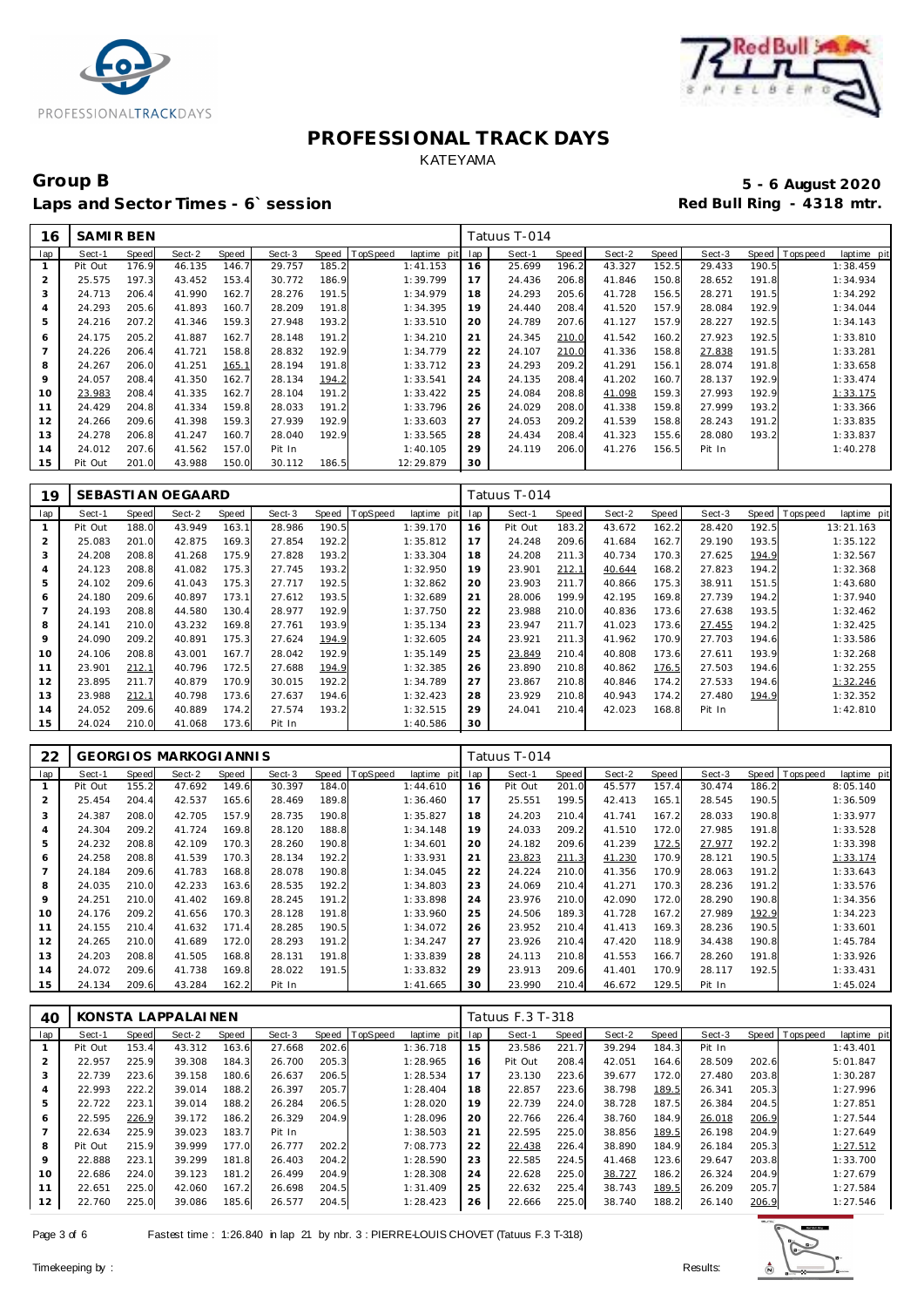



## Laps and Sector Times - 6`session

# Group B<br> **Example 2020**<br>
Laps and Sector Times - 6`session<br> **Example 2020**<br>
Red Bull Ring - 4318 mtr.

| 2.633          | 225A | 39.129<br>the contract of the contract of the | 184.9 | 27.006 | 204.2 | : 28.768 | $\sim$ -<br>∠ | 22.526 | 225Q | 41.812<br>the contract of the contract of the contract of | 150.8 | Pit In | .46.914 |
|----------------|------|-----------------------------------------------|-------|--------|-------|----------|---------------|--------|------|-----------------------------------------------------------|-------|--------|---------|
| .708<br>$\cap$ | 2240 | 39.188                                        | 184.3 | 26.528 | 204.2 | : 28.424 | . 28          |        |      |                                                           |       |        |         |

| 46      | <b>GABRIELE MINI</b> |       |        |       |        |       |          |             |     | Tatuus T-014 |       |        |       |        |       |                               |
|---------|----------------------|-------|--------|-------|--------|-------|----------|-------------|-----|--------------|-------|--------|-------|--------|-------|-------------------------------|
| lap     | Sect-1               | Speed | Sect-2 | Speed | Sect-3 | Speed | TopSpeed | laptime pit | lap | Sect-1       | Speed | Sect-2 | Speed | Sect-3 |       | Speed Topspeed<br>laptime pit |
|         | Pit Out              | 161.5 | 49.974 | 152.1 | 30.799 | 180.9 |          | 1:49.304    | 13  | Pit Out      | 168.5 | 49.379 | 148.8 | 30.767 | 184.6 | 11:25.666                     |
|         | 25.616               | 201.7 | 41.851 | 164.6 | 28.418 | 190.8 |          | 1:35.885    | 14  | 25.557       | 198.0 | 42.224 | 166.2 | 28.168 | 192.5 | 1:35.949                      |
|         | 24.182               | 210.0 | 41.020 | 170.9 | 27.671 | 192.5 |          | 1:32.873    | 15  | 24.066       | 211.7 | 40.664 | 173.1 | 27.504 | 194.9 | 1:32.234                      |
| 4       | 24.098               | 210.4 | 45.039 | 108.4 | Pit In |       |          | 1:58.776    | 16  | 23.951       | 211.3 | 40.560 | 174.2 | 27.467 | 194.2 | 1:31.978                      |
| 5       | Pit Out              | 202.9 | 41.272 | 168.2 | 27.618 | 194.9 |          | 4:28.835    | 17  | 23.897       | 211.7 | 40.583 | 174.8 | 27.474 | 194.2 | 1:31.954                      |
| 6       | 24.101               | 210.4 | 40.521 | 170.9 | 27.454 | 196.4 |          | 1:32.076    | 18  | 24.044       | 211.7 | 40.484 | 174.2 | 27.491 | 193.9 | 1:32.019                      |
|         | 23.837               | 212.5 | 40.487 | 170.9 | 33.250 | 193.5 |          | 1:37.574    | 19  | 23.887       | 212.1 | 40.601 | 175.9 | 27.406 | 194.2 | 1:31.894                      |
| 8       | 27.459               | 204.4 | 40.951 | 172.5 | 27.569 | 194.2 |          | 1:35.979    | 20  | 23.900       | 211.7 | 40.343 | 174.2 | 27.247 | 194.2 | 1:31.490                      |
| $\circ$ | 23.876               | 211.7 | 40.660 | 175.3 | 27.563 | 195.7 |          | 1:32.099    | 21  | 23.970       | 210.8 | 40.442 | 174.8 | 27.654 | 195.3 | 1:32.066                      |
| 10      | 23.955               | 210.4 | 40.658 | 173.1 | 27.825 | 193.5 |          | 1:32.438    | 22  | 23.965       | 212.1 | 40.679 | 174.2 | 27.389 | 194.6 | 1:32.033                      |
| 11      | 23.915               | 211.3 | 40.737 | 173.1 | 27.475 | 196.4 |          | 1:32.127    | 23  | 23.917       | 211.7 | 40.461 | 175.3 | 27.591 | 191.8 | 1:31.969                      |
| 12      | 24.000               | 210.4 | 40.601 | 171.4 | Pit In |       |          | 1:38.361    | 24  | 23.895       | 212.5 | 40.565 | 174.8 | Pit In |       | 1:41.426                      |

| 48  |         |       | <b>JESSE SALMENAUTIO</b> |       |        |       |          |             |     | Fatuus T-014 |       |        |       |        |       |           |             |
|-----|---------|-------|--------------------------|-------|--------|-------|----------|-------------|-----|--------------|-------|--------|-------|--------|-------|-----------|-------------|
| lap | Sect-1  | Speed | Sect-2                   | Speed | Sect-3 | Speed | TopSpeed | laptime pit | lap | Sect-1       | Speed | Sect-2 | Speed | Sect-3 | Speed | Tops peed | laptime pit |
|     | Pit Out | 166.7 | 45.114                   | 164.1 | 29.206 | 179.7 |          | 1:42.775    | 14  | 24.038       | 210.0 | 40.987 | 170.9 | Pit In |       |           | 1:37.682    |
|     | 25.354  | 201.0 | 41.767                   | 170.3 | 27.869 | 192.2 |          | 1:34.990    | 15  | Pit Out      | 166.2 | 45.860 | 153.0 | 29.240 | 184.3 |           | 11:31.864   |
| 3   | 24.207  | 209.6 | 41.138                   | 169.8 | 27.889 | 192.9 |          | 1:33.234    | 16  | 24.895       | 204.8 | 41.821 | 165.6 | 28.230 | 189.8 |           | 1:34.946    |
| 4   | 24.054  | 210.4 | 40.996                   | 173.1 | 27.734 | 192.5 |          | 1:32.784    | 17  | 24.818       | 202.1 | 41.896 | 168.8 | 47.614 | 169.3 |           | 1:54.328    |
| 5   | 24.003  | 210.8 | 40.947                   | 174.8 | 28.008 | 192.2 |          | 1:32.958    | 18  | 24.846       | 208.4 | 41.571 | 167.2 | 27.785 | 193.5 |           | 1:34.202    |
| 6   | 24.078  | 209.2 | 41.183                   | 170.9 | 27.890 | 192.9 |          | 1:33.151    | 19  | 23.948       | 210.0 | 40.848 | 169.8 | 27.558 | 192.5 |           | 1:32.354    |
|     | 23.986  | 210.0 | 41.067                   | 170.9 | 27.898 | 192.2 |          | 1:32.951    | 20  | 24.641       | 208.4 | 43.022 | 121.6 | 30.043 | 192.5 |           | 1:37.706    |
| 8   | 23.942  | 210.4 | 41.020                   | 173.1 | 27.590 | 192.9 |          | 1:32.552    | 21  | 24.007       | 210.8 | 40.855 | 170.9 | 27.550 | 192.5 |           | 1:32.412    |
| 9   | 24.069  | 209.2 | 41.001                   | 171.4 | 27.766 | 193.5 |          | 1:32.836    | 22  | 23.966       | 210.0 | 40.868 | 171.4 | 27.447 | 192.5 |           | 1:32.281    |
| 10  | 24.015  | 210.0 | 41.031                   | 174.8 | 27.787 | 191.8 |          | 1:32.833    | 23  | 24.074       | 209.2 | 41.256 | 154.7 | 30.290 | 192.9 |           | 1:35.620    |
| 11  | 24.142  | 209.6 | 43.400                   | 152.5 | 41.212 | 191.2 |          | 1:48.754    | 24  | 23.948       | 211.3 | 40.973 | 172.5 | 27.733 | 191.5 |           | 1:32.654    |
| 12  | 24.109  | 210.0 | 41.266                   | 172.5 | 27.962 | 192.5 |          | 1:33.337    | 25  | 24.421       | 209.6 | 41.199 | 165.6 | Pit In |       |           | 1:38.467    |
| 13  | 24.111  | 210.4 | 41.010                   | 170.9 | 27.712 | 192.2 |          | 1:32.833    | 26  |              |       |        |       |        |       |           |             |

| 66  |         |       | ZDENEK CHOVANEC |       |        |       |                 |             |     | Tatuus T-014 |       |        |       |        |       |                |             |
|-----|---------|-------|-----------------|-------|--------|-------|-----------------|-------------|-----|--------------|-------|--------|-------|--------|-------|----------------|-------------|
| lap | Sect-1  | Speed | Sect-2          | Speed | Sect-3 | Speed | <b>TopSpeed</b> | laptime pit | lap | Sect-1       | Speed | Sect-2 | Speed | Sect-3 |       | Speed Topspeed | laptime pit |
|     | Pit Out | 159.8 | 47.484          | 153.4 | 30.031 | 180.0 |                 | 1:47.151    | 15  | Pit Out      | 155.2 | 49.126 | 139.9 | 30.336 | 180.9 |                | 8:01.892    |
|     | 25.228  | 207.2 | 41.567          | 163.6 | 28.208 | 191.8 |                 | 1:35.003    | 16  | 26.516       | 186.0 | 41.688 | 165.6 | 27.891 | 191.8 |                | 1:36.095    |
| 3   | 24.208  | 208.8 | 41.579          | 165.1 | 27.970 | 192.5 |                 | 1:33.757    | 17  | 24.007       | 210.0 | 41.293 | 165.1 | 27.680 | 193.2 |                | 1:32.980    |
| 4   | 23.838  | 210.4 | 41.204          | 164.1 | 27.797 | 193.2 |                 | 1:32.839    | 18  | 23.718       | 210.4 | 40.892 | 165.1 | 27.685 | 193.2 |                | 1:32.295    |
| 5   | 23.843  | 210.4 | 41.115          | 164.1 | 27.637 | 194.2 |                 | 1:32.595    | 19  | 23.651       | 210.4 | 40.832 | 168.2 | 27.873 | 194.6 |                | 1:32.356    |
| 6   | 23.950  | 208.8 | 41.005          | 166.7 | 27.680 | 193.2 |                 | 1:32.635    | 20  | 23.800       | 210.4 | 40.796 | 166.7 | 27.480 | 192.9 |                | 1:32.076    |
|     | 23.837  | 209.2 | 40.996          | 165.1 | 27.664 | 194.2 |                 | 1:32.497    | 21  | 23.723       | 210.0 | 40.620 | 163.1 | 31.363 | 191.8 |                | 1:35.706    |
| 8   | 23.748  | 210.0 | 41.013          | 170.3 | 27.778 | 194.9 |                 | 1:32.539    | 22  | 23.838       | 209.2 | 42.805 | 158.4 | 27.968 | 192.9 |                | 1:34.611    |
| 9   | 23.845  | 209.2 | 41.065          | 168.8 | 27.665 | 193.9 |                 | 1:32.575    | 23  | 23.739       | 210.0 | 40.891 | 164.6 | 28.824 | 190.8 |                | 1:33.454    |
| 10  | 23.797  | 210.0 | 40.989          | 165.1 | 27.485 | 195.7 |                 | 1:32.271    | 24  | 23.677       | 210.8 | 41.068 | 167.2 | 27.560 | 193.5 |                | 1:32.305    |
| 11  | 23.694  | 210.4 | 40.929          | 166.2 | 27.680 | 194.6 |                 | 1:32.303    | 25  | 28.224       | 153.4 | 48.517 | 132.4 | 30.143 | 194.9 |                | 1:46.884    |
| 12  | 23.755  | 210.4 | 40.990          | 167.7 | 28.199 | 168.5 |                 | 1:32.944    | 26  | 23.852       | 210.8 | 41.045 | 164.1 | 27.712 | 194.2 |                | 1:32.609    |
| 13  | 24.717  | 209.6 | 41.692          | 153.0 | 30.961 | 190.5 |                 | 1:37.370    | 27  | 25.285       | 204.4 | 41.736 | 171.4 | Pit In |       |                | 1:44.333    |
| 14  | 23.763  | 212.5 | 42.326          | 165.6 | Pit In |       |                 | 1:41.152    | 28  |              |       |        |       |        |       |                |             |

| 68  | <b>KACPER SZTUKA</b> |       |        |       |        |       |          |                |     | Tatuus T-014 |       |        |       |        |       |                   |             |
|-----|----------------------|-------|--------|-------|--------|-------|----------|----------------|-----|--------------|-------|--------|-------|--------|-------|-------------------|-------------|
| lap | Sect-1               | Speed | Sect-2 | Speed | Sect-3 | Speed | TopSpeed | laptime<br>pit | lap | Sect-1       | Speed | Sect-2 | Speed | Sect-3 | Speed | <b>T</b> ops peed | laptime pit |
|     | Pit Out              | 202.9 | 44.057 | 158.4 | 28.889 | 189.8 |          | 1:38.221       | 16  | 23.846       | 214.2 | 41.372 | 167.2 | 28.563 | 191.5 |                   | 1:33.781    |
| 2   | 24.592               | 208.8 | 42.019 | 165.1 | 28.964 | 192.5 |          | 1:35.575       | 17  | 23.839       | 212.1 | 41.600 | 166.2 | 28.674 | 191.2 |                   | 1:34.113    |
| 3   | 24.150               | 211.3 | 41.456 | 166.7 | 28.346 | 192.5 |          | 1:33.952       | 18  | 23.935       | 211.7 | 41.437 | 169.8 | 28.200 | 191.8 |                   | 1:33.572    |
| 4   | 24.039               | 211.3 | 41.575 | 162.7 | 28.438 | 191.8 |          | 1:34.052       | 19  | 23.834       | 211.7 | 41.357 | 169.3 | 29.699 | 191.2 |                   | 1:34.890    |
| 5   | 23.956               | 210.8 | 41.631 | 167.7 | 28.232 | 191.8 |          | 1:33.819       | 20  | 23.910       | 211.3 | 41.231 | 166.7 | 28.094 | 192.2 |                   | 1:33.235    |
| 6   | 24.020               | 210.4 | 41.586 | 165.1 | 28.242 | 192.2 |          | 1:33.848       | 21  | 23.834       | 212.1 | 41.073 | 171.4 | 28.006 | 191.2 |                   | 1:32.913    |
|     | 24.092               | 210.4 | 41.361 | 168.2 | 28.269 | 191.5 |          | 1:33.722       | 22  | 23.856       | 211.3 | 41.593 | 159.3 | 28.112 | 191.8 |                   | 1:33.561    |
| 8   | 24.067               | 210.4 | 42.123 | 166.2 | 28.204 | 191.5 |          | 1:34.394       | 23  | 24.068       | 210.0 | 41.283 | 170.3 | 28.704 | 191.8 |                   | 1:34.055    |
| 9   | 23.966               | 211.3 | 41.344 | 168.2 | 28.072 | 192.9 |          | 1:33.382       | 24  | 23.824       | 212.9 | 41.336 | 171.4 | 28.173 | 191.5 |                   | 1:33.333    |
| 10  | 23.937               | 210.8 | 41.358 | 167.2 | 28.212 | 191.8 |          | 1:33.507       | 25  | 24.426       | 211.7 | 41.555 | 167.7 | 29.264 | 189.8 |                   | 1:35.245    |
| 11  | 23.988               | 211.7 | 41.471 | 168.8 | 28.178 | 190.8 |          | 1:33.637       | 26  | 24.074       | 210.0 | 41.865 | 157.9 | 28.482 | 191.2 |                   | 1:34.421    |
| 12  | 23.932               | 211.7 | 42.012 | 158.4 | Pit In |       |          | 1:42.708       | 27  | 23.891       | 209.6 | 41.069 | 170.3 | 27.969 | 191.2 |                   | 1:32.929    |
| 13  | Pit Out              | 199.5 | 45.131 | 146.7 | 29.751 | 186.9 |          | 12:35.149      | 28  | 23.835       | 210.0 | 41.429 | 164.1 | 28.105 | 191.8 |                   | 1:33.369    |
| 14  | 24.866               | 208.8 | 42.587 | 162.2 | 28.769 | 191.2 |          | 1:36.222       | 29  | 23.881       | 209.2 | 41.497 | 165.6 | Pit In |       |                   | 1:44.414    |
| 15  | 24.178               | 212.1 | 41.802 | 166.2 | 28.283 | 192.5 |          | 1:34.263       | 30  |              |       |        |       |        |       |                   |             |

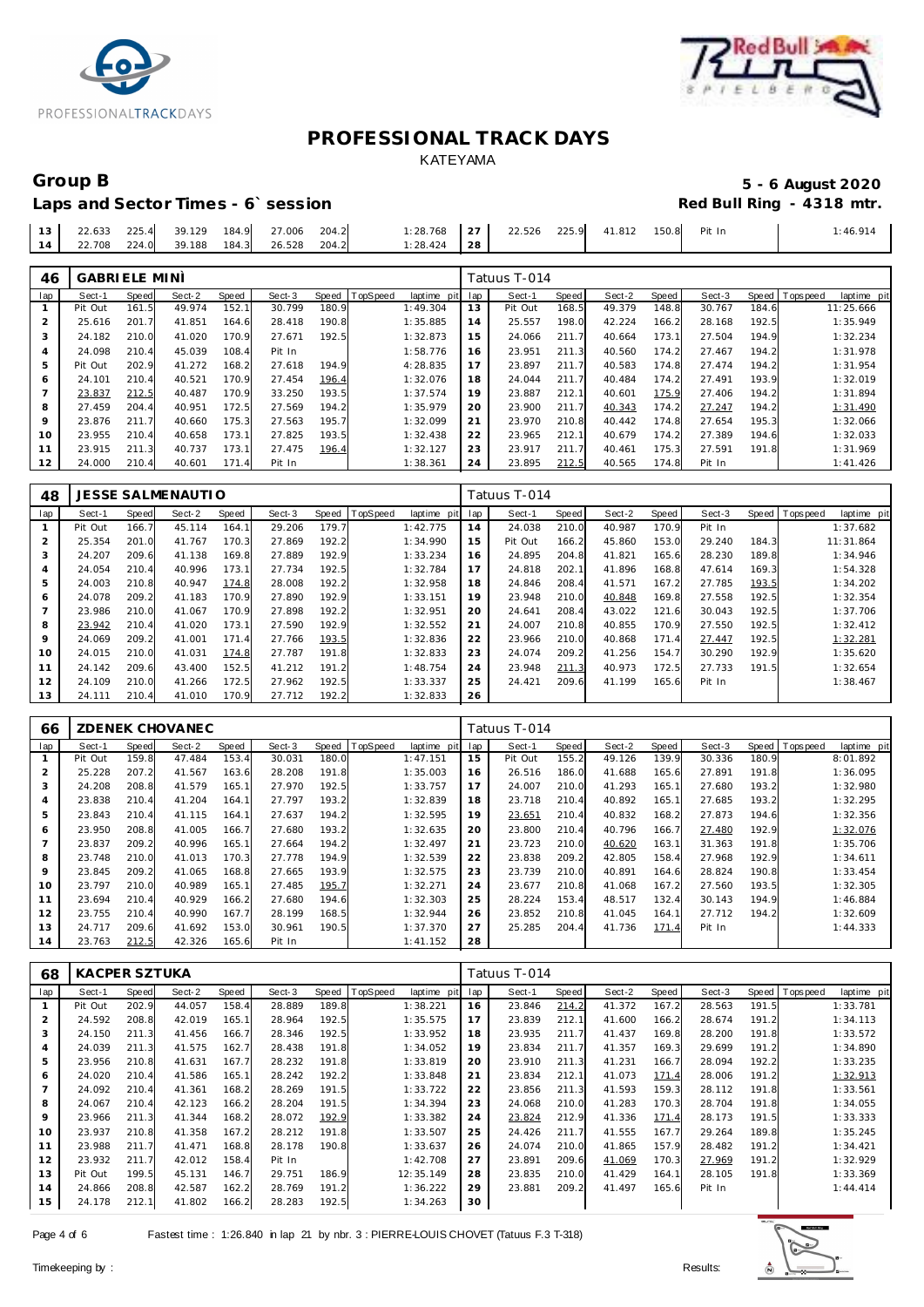



### Group B<br> **Example 2020**<br>
Laps and Sector Times - 6`session<br> **Example 2020**<br>
Red Bull Ring - 4318 mtr. Laps and Sector Times - 6`session

| 72             |         |              | LEONARDO FORNAROLI |       |        |       |          |                |     | Fatuus T-014 |       |        |       |        |       |           |             |
|----------------|---------|--------------|--------------------|-------|--------|-------|----------|----------------|-----|--------------|-------|--------|-------|--------|-------|-----------|-------------|
| lap            | Sect-1  | <b>Speed</b> | Sect-2             | Speed | Sect-3 | Speed | TopSpeed | laptime<br>pit | lap | Sect-1       | Speed | Sect-2 | Speed | Sect-3 | Speed | Tops peed | laptime pit |
|                | Pit Out | 189.7        | 45.168             | 160.7 | 28.967 | 188.8 |          | 1:40.949       | 14  | 24.753       | 208.4 | 41.925 | 169.8 | 28.328 | 192.9 |           | 1:35.006    |
| $\overline{2}$ | 24.999  | 206.8        | 41.913             | 173.6 | 27.861 | 192.9 |          | 1:34.773       | 15  | 24.027       | 211.3 | 41.023 | 173.1 | 28.018 | 193.2 |           | 1:33.068    |
| 3              | 24.171  | 211.3        | 47.881             | 168.8 | 28.179 | 191.5 |          | 1:40.231       | 16  | 24.127       | 210.4 | 41.027 | 177.6 | 27.686 | 192.5 |           | 1:32.840    |
| 4              | 24.170  | 210.0        | 41.210             | 174.2 | 27.887 | 193.2 |          | 1:33.267       | 17  | 24.071       | 210.4 | 40.833 | 177.6 | 27.674 | 193.2 |           | 1:32.578    |
| 5              | 24.056  | 210.4        | 41.207             | 176.5 | 27.802 | 191.5 |          | 1:33.065       | 18  | 24.413       | 212.1 | 43.483 | 144.8 | 29.032 | 192.5 |           | 1:36.928    |
| 6              | 24.170  | 210.8        | 41.037             | 175.3 | 27.807 | 192.9 |          | 1:33.014       | 19  | 24.057       | 211.3 | 40.891 | 177.0 | 27.610 | 192.9 |           | 1:32.558    |
| $\overline{7}$ | 24.123  | 210.0        | 40.936             | 177.6 | 27.944 | 192.5 |          | 1:33.003       | 20  | 24.020       | 211.3 | 40.928 | 176.5 | 27.454 | 194.9 |           | 1:32.402    |
| 8              | 24.043  | 211.7        | 40.941             | 175.9 | 27.762 | 192.9 |          | 1:32.746       | 21  | 23.891       | 211.7 | 40.694 | 176.5 | 27.727 | 192.5 |           | 1:32.312    |
| 9              | 24.023  | 211.3        | 40.918             | 175.9 | 27.779 | 193.2 |          | 1:32.720       | 22  | 24.107       | 211.3 | 40.747 | 177.0 | 27.648 | 192.5 |           | 1:32.502    |
| 10             | 23.915  | 210.8        | 41.122             | 174.2 | 27.680 | 192.5 |          | 1:32.717       | 23  | 23.944       | 211.7 | 40.624 | 176.5 | 27.558 | 193.2 |           | 1:32.126    |
| 11             | 24.061  | 212.5        | 40.876             | 175.3 | 27.658 | 193.5 |          | 1:32.595       | 24  | 23.866       | 212.1 | 40.663 | 175.3 | 27.528 | 195.3 |           | 1:32.057    |
| 12             | 24.060  | 211.7        | 40.857             | 174.8 | Pit In |       |          | 1:41.109       | 25  | 23.898       | 212.9 | 40.708 | 177.0 | 27.684 | 195.7 |           | 1:32.290    |
| 13             | Pit Out | 170.4        | 49.026             | 150.0 | 29.698 | 188.8 |          | 15:24.295      | 26  | 24.148       | 212.9 | 41.012 | 166.2 | Pit In |       |           | 1:40.898    |

| 77             | ANDREA ROSSO |       |        |       |        |       |          |                 |     | Tatuus T-014 |       |        |       |        |       |                |             |
|----------------|--------------|-------|--------|-------|--------|-------|----------|-----------------|-----|--------------|-------|--------|-------|--------|-------|----------------|-------------|
| lap            | Sect-1       | Speed | Sect-2 | Speed | Sect-3 | Speed | TopSpeed | laptime<br>pitl | lap | Sect-1       | Speed | Sect-2 | Speed | Sect-3 |       | Speed Topspeed | laptime pit |
|                | Pit Out      | 199.5 | 42.585 | 169.8 | 28.244 | 192.2 |          | 1:35.564        | 15  | 24.843       | 205.6 | 42.130 | 168.2 | 47.694 | 144.6 |                | 1:54.667    |
| $\overline{2}$ | 24.120       | 210.4 | 41.111 | 171.4 | 27.910 | 192.9 |          | 1:33.141        | 16  | 28.069       | 157.9 | 44.246 | 166.2 | 29.730 | 196.4 |                | 1:42.045    |
| 3              | 24.088       | 211.7 | 40.949 | 169.8 | 27.796 | 192.5 |          | 1:32.833        | 17  | 23.900       | 212.9 | 41.249 | 173.1 | 27.954 | 195.3 |                | 1:33.103    |
| $\overline{4}$ | 24.023       | 210.4 | 40.846 | 175.9 | 27.659 | 194.2 |          | 1:32.528        | 18  | 24.064       | 212.9 | 40.755 | 177.0 | 27.691 | 195.3 |                | 1:32.510    |
| 5              | 23.892       | 210.4 | 41.071 | 176.5 | 27.903 | 194.6 |          | 1:32.866        | 19  | 23.859       | 216.8 | 40.934 | 174.8 | 27.621 | 194.2 |                | 1:32.414    |
| 6              | 23.835       | 211.3 | 40.724 | 175.3 | 27.472 | 194.9 |          | 1:32.031        | 20  | 23.895       | 212.5 | 40.642 | 177.6 | 27.338 | 194.9 |                | 1:31.875    |
|                | 23.699       | 212.5 | 40.665 | 177.6 | 27.720 | 192.9 |          | 1:32.084        | 21  | 23.880       | 212.5 | 40.836 | 169.3 | 27.889 | 194.6 |                | 1:32.605    |
| 8              | 23.796       | 212.9 | 41.037 | 174.8 | 27.622 | 193.5 |          | 1:32.455        | 22  | 23.891       | 211.7 | 40.712 | 177.6 | 27.773 | 194.2 |                | 1:32.376    |
| 9              | 24.027       | 210.8 | 40.810 | 175.9 | 27.379 | 194.6 |          | 1:32.216        | 23  | 23.842       | 211.3 | 40.680 | 177.6 | 27.975 | 195.3 |                | 1:32.497    |
| 10             | 24.028       | 211.3 | 40.884 | 171.4 | 34.044 | 189.5 |          | 1:38.956        | 24  | 23.882       | 212.1 | 40.680 | 178.2 | 27.560 | 194.6 |                | 1:32.122    |
| 11             | 24.040       | 212.5 | 40.913 | 174.2 | 27.607 | 194.2 |          | 1:32.560        | 25  | 23.907       | 211.7 | 40.661 | 177.6 | 27.723 | 194.9 |                | 1:32.291    |
| 12             | 23.806       | 212.1 | 40.841 | 175.3 | 27.450 | 195.3 |          | 1:32.097        | 26  | 23.717       | 212.5 | 40.707 | 177.0 | 27.736 | 194.2 |                | 1:32.160    |
| 13             | 23.769       | 212.1 | 41.590 | 165.6 | Pit In |       |          | 1:40.339        | 27  | 23.965       | 211.7 | 40.953 | 170.3 | Pit In |       |                | 1:39.877    |
| 14             | Pit Out      | 159.8 | 45.707 | 157.4 | 29.010 | 188.8 |          | 12:32.186       | 28  |              |       |        |       |        |       |                |             |

| 78             |         |       | MATEUSZ KAPRZYK |       |        |       |                 |             |     | Tatuus T-014 |       |        |       |        |       |                   |             |
|----------------|---------|-------|-----------------|-------|--------|-------|-----------------|-------------|-----|--------------|-------|--------|-------|--------|-------|-------------------|-------------|
| lap            | Sect-1  | Speed | Sect-2          | Speed | Sect-3 | Speed | <b>TopSpeed</b> | laptime pit | lap | Sect-1       | Speed | Sect-2 | Speed | Sect-3 | Speed | <b>T</b> ops peed | laptime pit |
|                | Pit Out | 202.1 | 43.219          | 153.8 | 28.855 | 188.8 |                 | 1:36.961    | 16  | Pit Out      | 202.5 | 44.338 | 143.6 | 29.503 | 187.5 |                   | 9:06.303    |
|                | 24.472  | 207.6 | 41.954          | 161.7 | 28.193 | 190.8 |                 | 1:34.619    | 17  | 25.772       | 203.7 | 43.653 | 157.4 | 28.158 | 193.2 |                   | 1:37.583    |
| 3              | 24.126  | 209.6 | 41.126          | 162.2 | 28.050 | 192.9 |                 | 1:33.302    | 18  | 24.210       | 211.7 | 41.354 | 162.2 | 28.426 | 189.1 |                   | 1:33.990    |
| $\overline{A}$ | 23.819  | 211.7 | 41.202          | 165.6 | 27.873 | 193.2 |                 | 1:32.894    | 19  | 26.326       | 172.3 | 44.763 | 163.6 | 28.437 | 193.2 |                   | 1:39.526    |
| 5              | 23.883  | 212.5 | 41.091          | 153.4 | 28.300 | 192.9 |                 | 1:33.274    | 20  | 24.384       | 209.6 | 41.993 | 162.7 | 28.090 | 192.9 |                   | 1:34.467    |
| 6              | 23.880  | 211.7 | 41.044          | 166.2 | 28.006 | 192.9 |                 | 1:32.930    | 21  | 23.728       | 211.7 | 41.156 | 165.6 | 27.687 | 193.2 |                   | 1:32.571    |
|                | 24.039  | 211.3 | 41.398          | 165.6 | 27.730 | 192.2 |                 | 1:33.167    | 22  | 23.957       | 210.4 | 41.189 | 161.7 | 27.841 | 193.2 |                   | 1:32.987    |
| 8              | 24.594  | 206.8 | 42.537          | 159.8 | 27.818 | 192.5 |                 | 1:34.949    | 23  | 23.865       | 211.3 | 41.036 | 165.1 | 27.779 | 192.5 |                   | 1:32.680    |
| 9              | 24.111  | 208.8 | 40.959          | 162.2 | 27.934 | 192.5 |                 | 1:33.004    | 24  | 23.859       | 210.4 | 45.172 | 157.0 | 31.055 | 192.5 |                   | 1:40.086    |
| 10             | 23.942  | 210.0 | 41.136          | 160.7 | 27.874 | 192.2 |                 | 1:32.952    | 25  | 23.886       | 211.7 | 41.095 | 163.6 | 27.948 | 193.5 |                   | 1:32.929    |
| 11             | 24.093  | 209.2 | 41.259          | 156.1 | 27.878 | 192.9 |                 | 1:33.230    | 26  | 23.799       | 213.4 | 41.641 | 158.8 | 28.525 | 192.5 |                   | 1:33.965    |
| 12             | 24.066  | 209.2 | 41.703          | 162.7 | 27.769 | 193.9 |                 | 1:33.538    | 27  | 23.933       | 212.1 | 41.443 | 161.7 | 28.313 | 191.2 |                   | 1:33.689    |
| 13             | 23.865  | 210.4 | 41.143          | 161.2 | 27.816 | 192.9 |                 | 1:32.824    | 28  | 23.944       | 209.6 | 45.320 | 165.6 | 27.784 | 192.5 |                   | 1:37.048    |
| 14             | 23.661  | 210.8 | 41.658          | 161.2 | 27.864 | 193.5 |                 | 1:33.183    | 29  | 23.742       | 210.0 | 41.250 | 164.6 | 27.664 | 191.2 |                   | 1:32.656    |
| 15             | 24.097  | 208.8 | 41.426          | 165.1 | Pit In |       |                 | 1:38.487    | 30  | 23.907       | 210.4 | 40.978 | 167.2 | Pit In |       |                   | 1:38.865    |

| 84             |         |              | <b>FRANCESCO SIMONAZZI</b> |       |        |       |                 |             |     | Tatuus T-014 |       |        |       |        |       |            |             |
|----------------|---------|--------------|----------------------------|-------|--------|-------|-----------------|-------------|-----|--------------|-------|--------|-------|--------|-------|------------|-------------|
| lap            | Sect-1  | <b>Speed</b> | Sect-2                     | Speed | Sect-3 | Speed | <b>TopSpeed</b> | laptime pit | lap | Sect-1       | Speed | Sect-2 | Speed | Sect-3 | Speed | T ops peed | laptime pit |
|                | Pit Out | 160.3        | 46.919                     | 159.8 | Pit In |       |                 | 1:53.530    | 16  | 24.244       | 208.4 | 41.029 | 166.7 | 27.780 | 190.8 |            | 1:33.053    |
| $\overline{2}$ | Pit Out | 201.4        | 48.756                     | 134.0 | 30.220 | 191.2 |                 | 2:08.155    | 17  | 24.067       | 210.0 | 40.780 | 176.5 | 28.083 | 192.9 |            | 1:32.930    |
| 3              | 24.342  | 208.4        | 41.248                     | 169.3 | 27.856 | 191.5 |                 | 1:33.446    | 18  | 23.992       | 209.6 | 40.935 | 164.6 | 27.588 | 193.5 |            | 1:32.515    |
| 4              | 24.174  | 208.8        | 41.004                     | 169.3 | 27.681 | 192.5 |                 | 1:32.859    | 19  | 24.130       | 209.6 | 40.611 | 169.8 | 28.278 | 192.2 |            | 1:33.019    |
| 5              | 24.023  | 209.2        | 40.792                     | 172.0 | 27.852 | 184.0 |                 | 1:32.667    | 20  | 24.061       | 209.2 | 40.883 | 170.9 | 27.647 | 192.2 |            | 1:32.591    |
| 6              | 24.506  | 208.4        | 40.783                     | 170.9 | 27.578 | 191.8 |                 | 1:32.867    | 21  | 24.126       | 208.8 | 41.034 | 169.3 | 27.681 | 189.1 |            | 1:32.841    |
|                | 23.959  | 208.8        | 40.659                     | 173.1 | 27.655 | 192.2 |                 | 1:32.273    | 22  | 50.674       | 197.3 | 41.639 | 170.9 | Pit In |       |            | 2:10.047    |
| 8              | 24.339  | 210.8        | 40.645                     | 169.3 | 27.597 | 193.9 |                 | 1:32.581    | 23  | Pit Out      | 205.6 | 41.311 | 165.6 | 30.087 | 187.8 |            | 4:37.772    |
| 9              | 23.905  | 209.6        | 40.741                     | 170.3 | 27.643 | 192.2 |                 | 1:32.289    | 24  | 24.424       | 208.8 | 41.146 | 168.2 | 27.889 | 191.8 |            | 1:33.459    |
| 10             | 24.104  | 209.6        | 42.986                     | 171.4 | 27.958 | 192.2 |                 | 1:35.048    | 25  | 24.260       | 208.4 | 40.996 | 168.2 | 27.583 | 192.2 |            | 1:32.839    |
| 11             | 23.960  | 210.8        | 40.763                     | 172.0 | 27.500 | 192.9 |                 | 1:32.223    | 26  | 24.284       | 208.4 | 42.083 | 163.1 | 31.757 | 191.8 |            | 1:38.124    |
| 12             | 23.924  | 210.4        | 40.533                     | 172.5 | 27.648 | 193.5 |                 | 1:32.105    | 27  | 24.063       | 210.8 | 40.943 | 164.6 | 27.648 | 192.2 |            | 1:32.654    |
| 13             | 24.013  | 208.4        | 40.893                     | 168.8 | Pit In |       |                 | 1:41.553    | 28  | 24.118       | 209.6 | 40.928 | 165.6 | 27.858 | 192.2 |            | 1:32.904    |
| 14             | Pit Out | 171.5        | 46.304                     | 148.4 | Pit In |       |                 | 8:28.872    | 29  | 24.303       | 208.4 | 41.550 | 170.9 | Pit In |       |            | 1:45.333    |